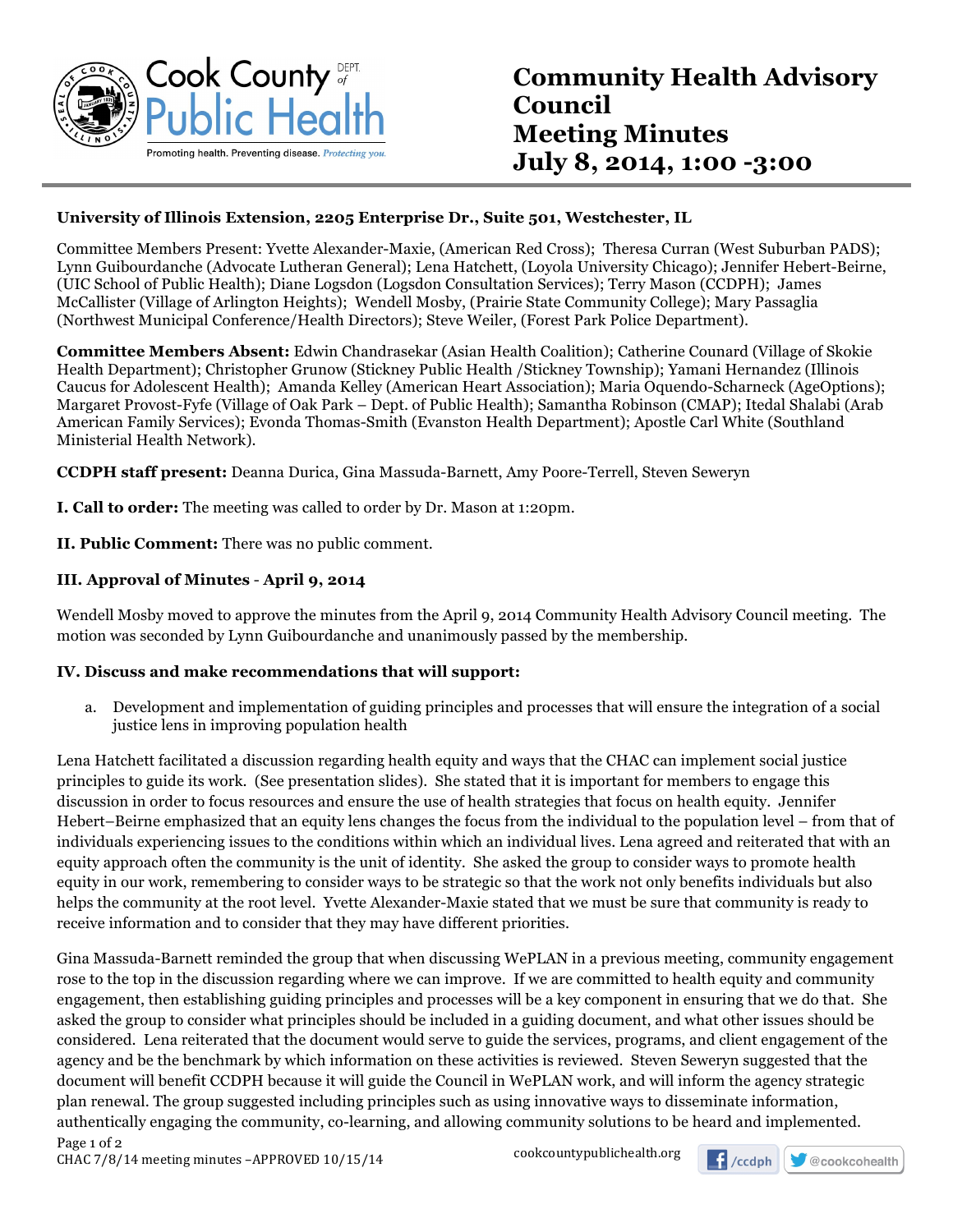

Gina suggested that, in addition to member feedback, both the community research principles and the CDC model for incorporating health equity could be used to create a draft document for the group to review at the next meeting. She summarized the conversation as fitting into four broad conceptual areas: Communication – create meaningful information for assessment, planning and action; Partnerships – think outside the usual; Processes; and Strategies to improve health.

#### b. **CHAC Community Member Recruitment**

Deanna Durica presented a draft community CHAC member application and recruitment process for the group's consideration. Members questioned the need to include any socio-demographic characteristics and supported the use of open-ended questions through which prospective members could describe their interests and backgrounds. Jennifer suggested adding a way to assess for corporate interests, and Yvette stressed the need to develop standard review criteria so that new members would be assessed fairly. Steve Seweryn suggested that an interview of prospective members could be a tool for vetting candidates. The group also suggested providing information about the recruitment and selection process on the CCDPH website.

#### **V. CCDPH updates**

Amy Poore-Terrell provided an update on agency communications by reviewing the Healthy HotSpot (HH) proposal that members received. She reminded members that Healthy HotSpot is an overarching campaign linking place and health. The visual identity will allow us to identify and highlight partner agencies that have already worked to become a HH (implementing baby friendly or smoke-free policies, for example). Dr. Mason then provided a legislative update. He stated the local health protection grant was flat funded. He also called attention to the unpasteurized milk bill, stating that IDPH promulgated rules to which many stakeholders, including NIPHIC offered amendments in order to ensure safe conditions for selling this product.

#### **VI. New Business**

Wendell Mosby began a discussion about recent gun violence in the news, and asked about CCDPH's involvement in violence prevention. Dr. Mason and Gina highlighted CCPDH's current work focused on bullying prevention and domestic violence, as well as the policy, systems, and environmental change work focused on neighborhood conditions. It was suggested that this be considered for a topic for a subsequent meeting.

#### **VII. Next meeting**

The next meeting of the CHAC will be held on Wednesday, October 15, from 10:00am – 12:00pm at the University of Illinois Extension, 205 Enterprise Dr., Suite 501, Westchester, IL.

#### **VIII. Adjournment**

Wendell Mosby moved to adjourn the meeting at 3:15. The motion was seconded by Diane Logsdon and approved unanimously.

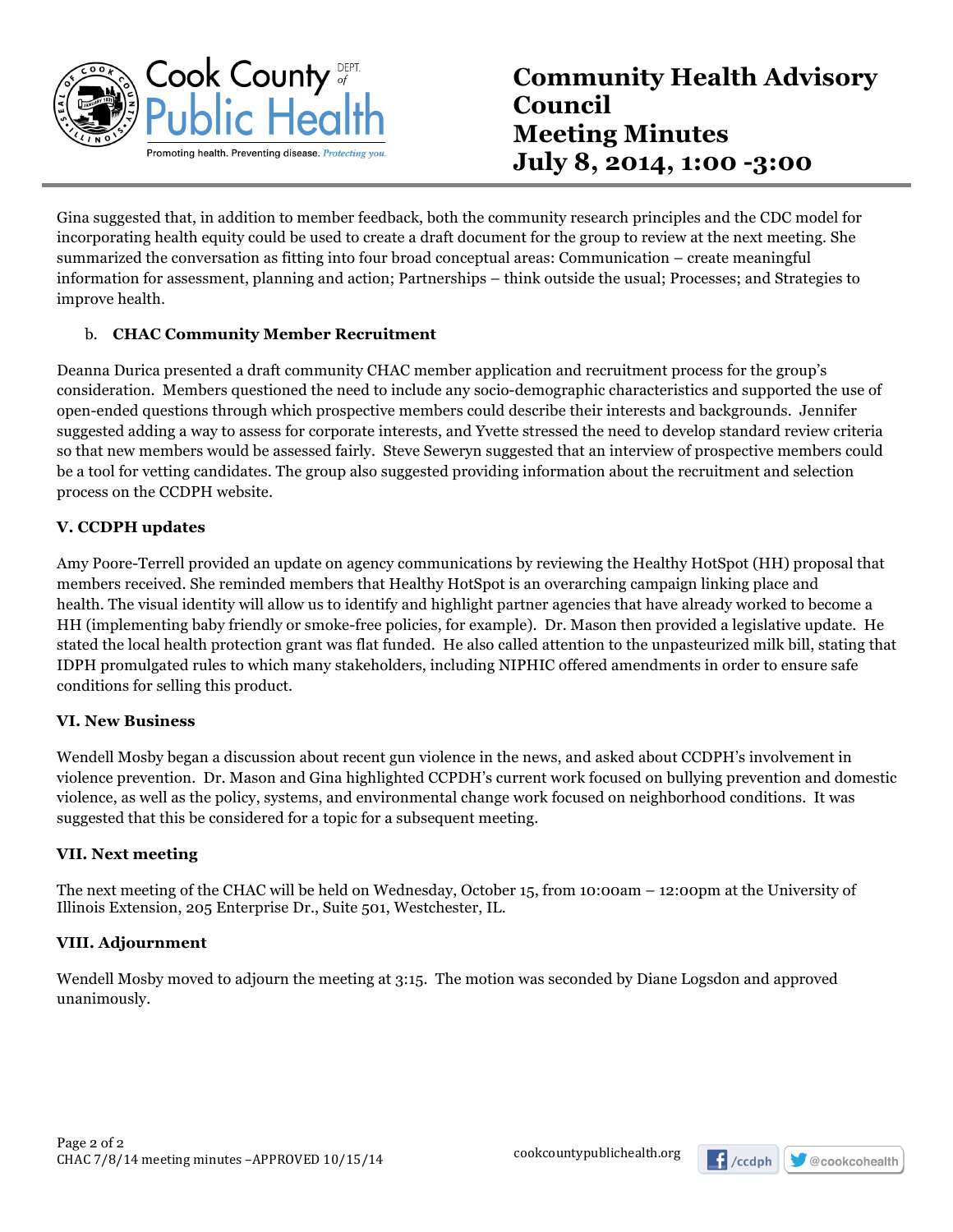# Health Disparity

• *Healthy People 2020* defines <sup>a</sup> *health disparity* as "a particular type of health difference that is closely linked with social, economic, and/or environmental disadvantage. Health disparities adversely affect groups of people who have systematically experienced greater obstacles to health based on their racial or ethnic group; religion; socioeconomic status; gender; age; mental health; cognitive, sensory, or physical disability; sexual orientation or gender identity; geographic location; or other characteristics historically linked to discrimination or exclusion." $^{\rm 1}$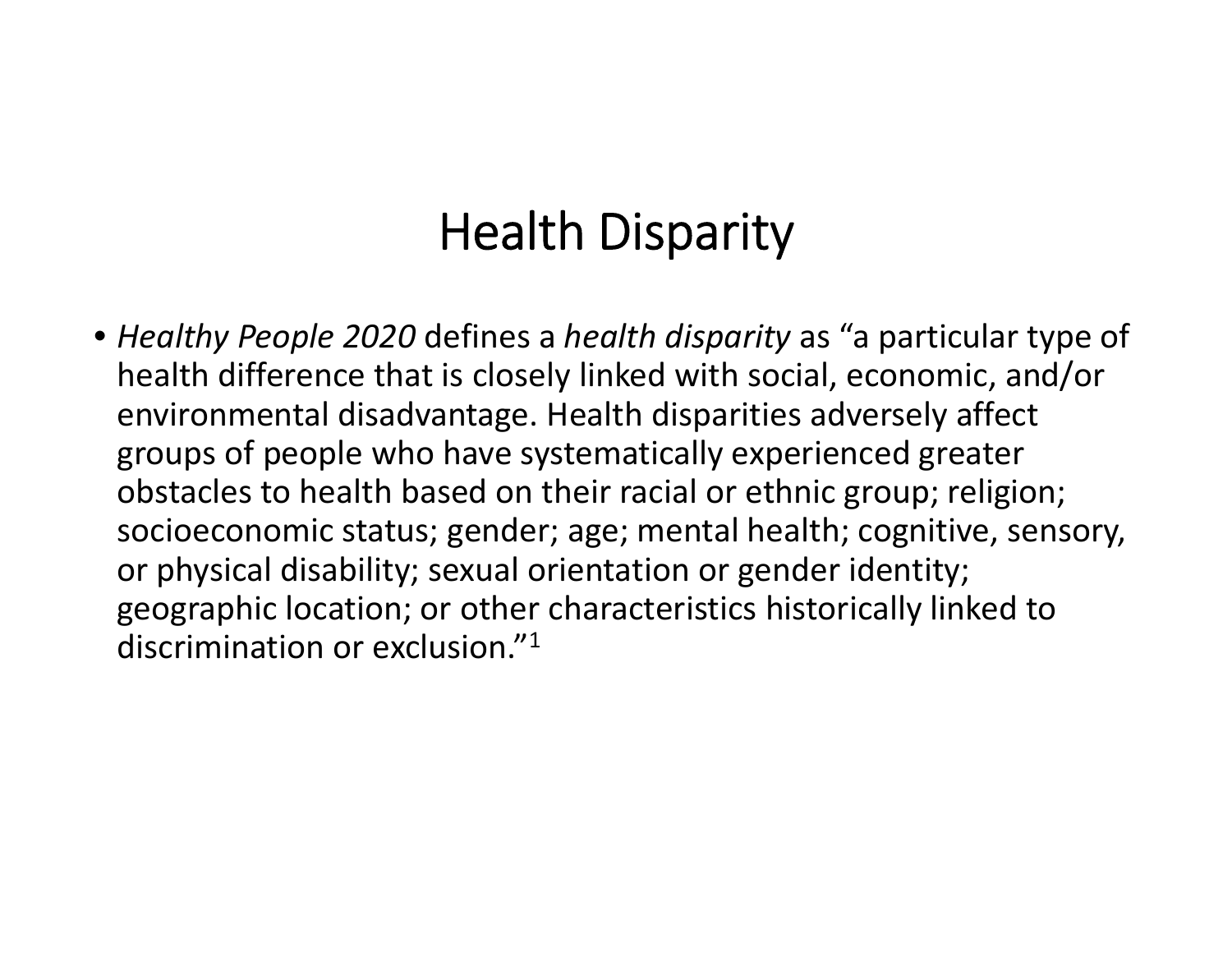

### CDC Social Determinants of Health2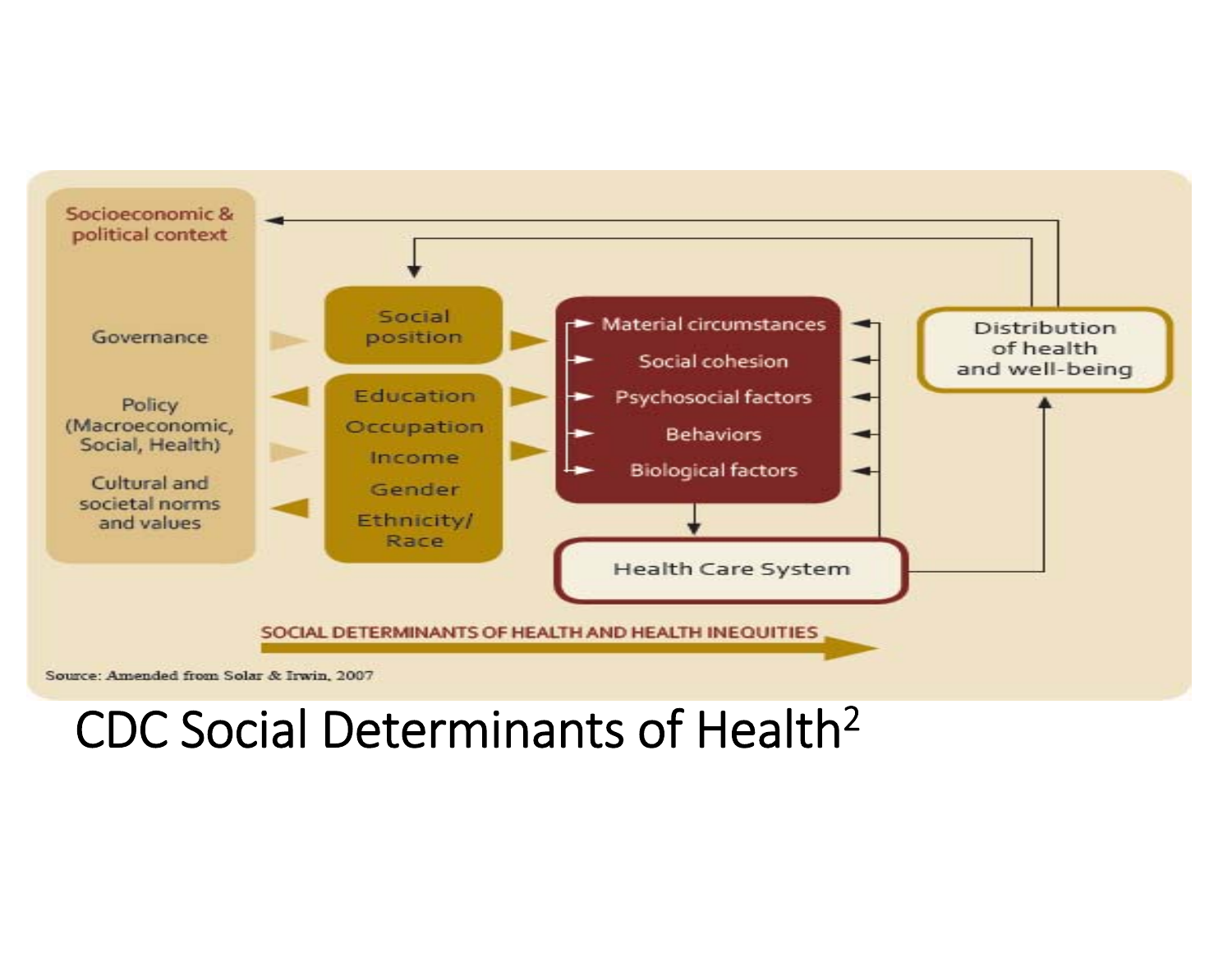# Health Equity

• *Healthy People 2020* defines *health equity* as the "attainment of the highest level of health for all people. Achieving health equity requires valuing everyone equally with focused and ongoing societal efforts to address avoidable inequalities, historical and contemporary injustices, and the elimination of health and health care disparities." $^3$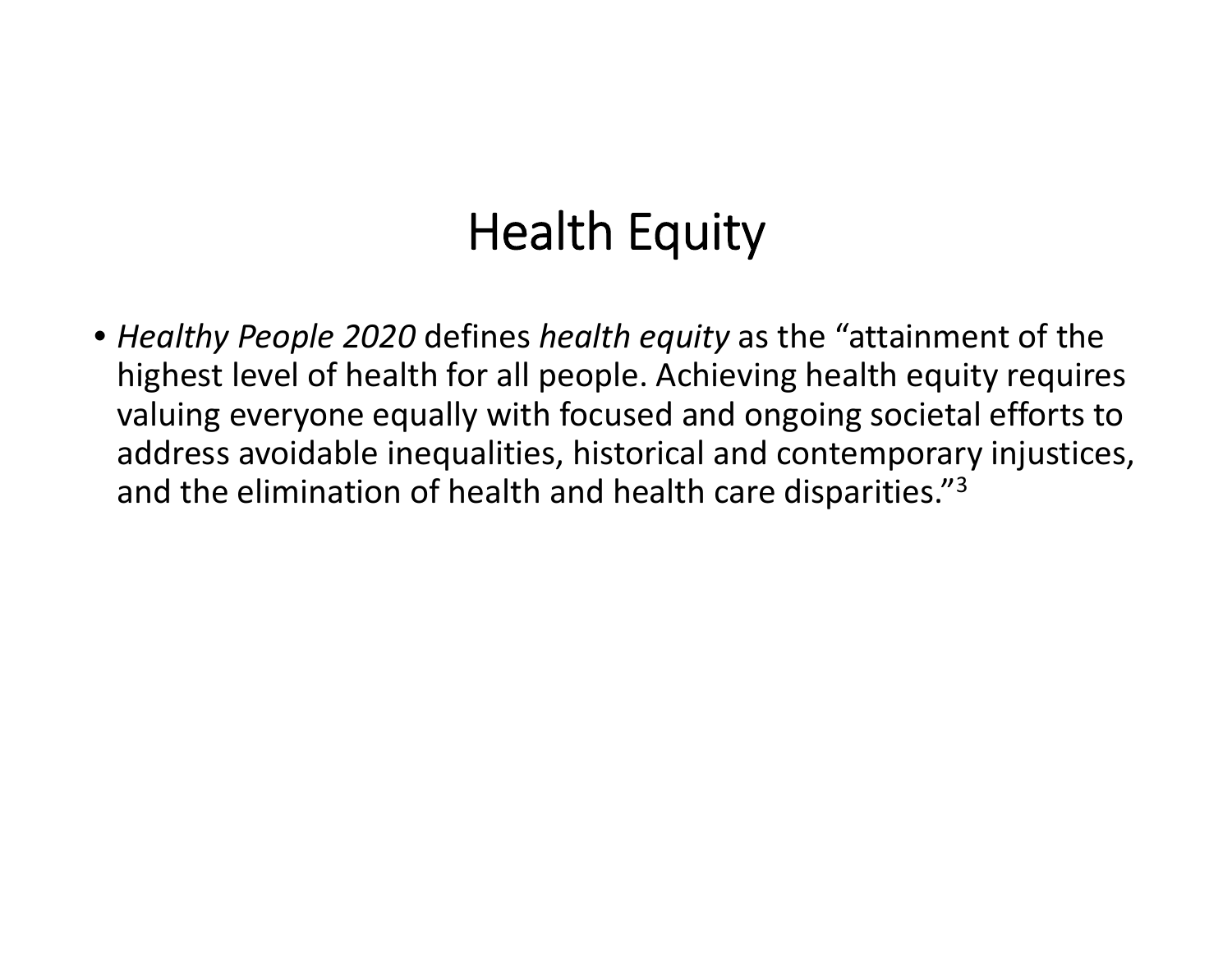## References

 $\bullet$   $^{1}$ U.S. Department of Health and Human Services. The Secretary's Advisory Committee on National Health Promotion and Disease Prevention Objectives for 2020. Phase I report: Recommendations for the framework and format of Healthy<br>People 2020. Section IV. Advisory Committee findings and recommendations.<br>Available

at: http://www.healthypeople.gov/hp2020/advisory/PhaseI/sec4.htm#\_Toc21194 2917.

- <sup>2</sup> CDC. Social Determinants of Health. Available at: http://www.cdc.gov/socialdeterminants/faq.html
- <sup>3</sup> U.S. Department of Health and Human Services, Office of Minority Health. <sup>3</sup> U.S. Department of Health and Human Services, Office of Minority Health.<br>National Partnership for Action to End Health Disparities. The National Plan for Action Draft as of February 17, 2010. Chapter 1: Introduction. Available at: http://www.minorityhealth.hhs.gov/npa/templates/browse.aspx?&lvl=2&lvlid  $= 34$